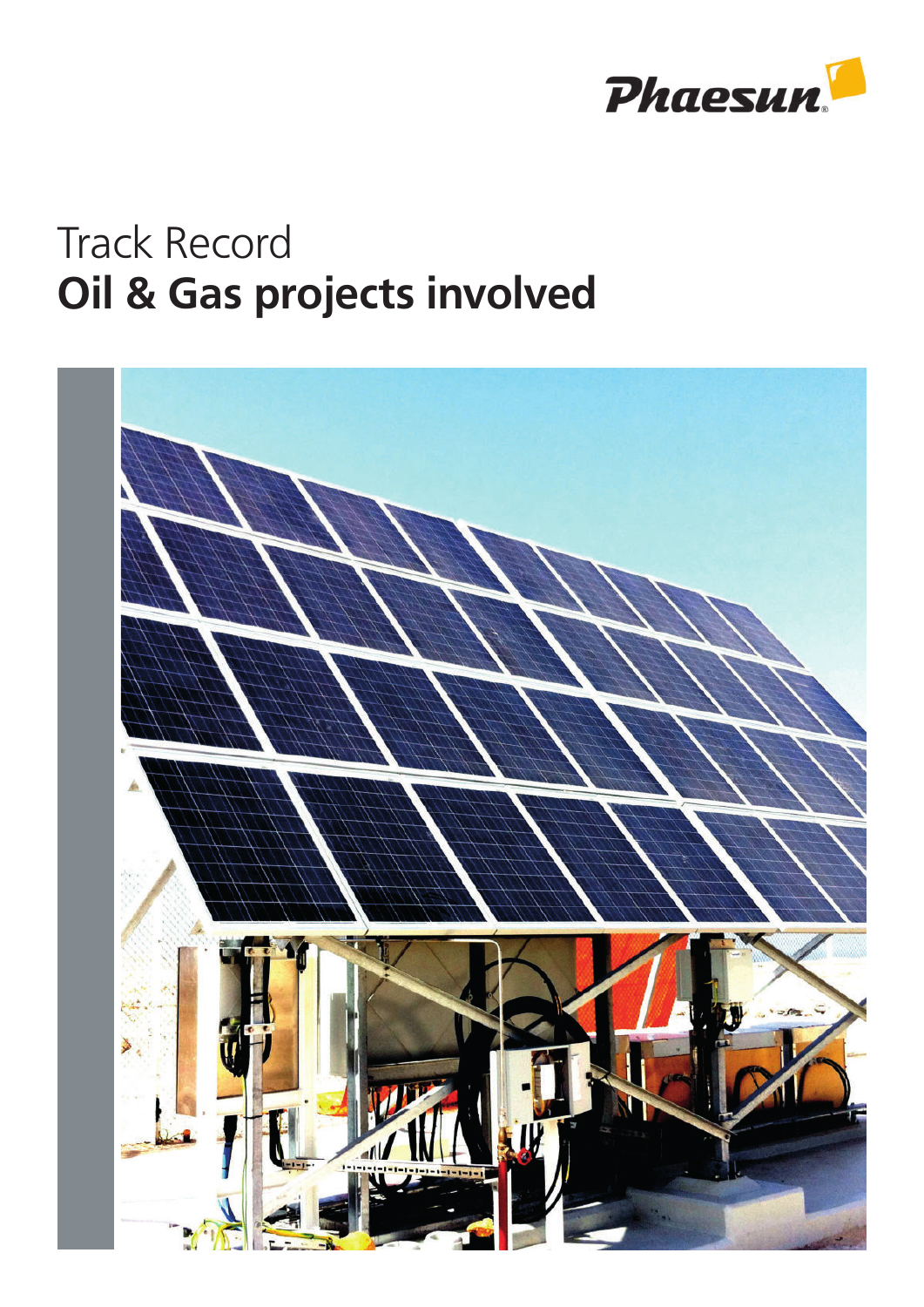## Oil & Gas projects involved

| Year | <b>Location</b> | <b>Customer</b>         | Description of the project                                                                                                         | kWp      |
|------|-----------------|-------------------------|------------------------------------------------------------------------------------------------------------------------------------|----------|
| 2010 | Libya           | Waha Oil Corporation    | 18 systems for cathodic protection                                                                                                 | 300.0    |
| 2010 | U.A.E.          | Emdad                   | Cathodic protection system                                                                                                         | 6.0      |
| 2011 | Algeria         | Aibel                   | In Amenas project (4 sites)                                                                                                        | 21.6     |
| 2011 | Algeria         | Efacec                  | Training for technicians                                                                                                           |          |
| 2011 | India           | Chemtrols Solar         | Components for offshore platform                                                                                                   | 7.9      |
| 2012 | Algeria         | Aibel                   | 30 solar generators 4810 Wp, 24 Vdc, 4400 Ah C120 NiCad<br>for Sonatrach                                                           | 144.3    |
| 2012 | Nigeria         | AO Demarg               | 1 solar generator 9360 Wp, 48 V for MTN                                                                                            | 9.3      |
| 2012 | U.A.E.          | Silvertech              | 4 solar generators 360 Wp                                                                                                          | 0.4      |
| 2012 | Bahrain         | Al Moayyed              | 2 solar generators 360 Wp for Hazardous area Eex                                                                                   | 0.4      |
| 2012 | Qatar           | Galfar                  | 1 solar power generator 2 x 1600 Wp, 2 x 1696 Ah for Hazardous<br>area Eex                                                         | 3.2      |
| 2013 | U.A.E.          | Zadco                   | 9 Solar Power Systems for Wellheads 320 WP, 24 V                                                                                   | 2.9      |
| 2013 | U.A.E.          | Silvertech              | 1 Stand alone PV system 400 Wp, 185 Ah C100, 24 VDC                                                                                | 0.4      |
| 2013 | Qatar           | Honeywell               | 23 solar systems 160 Wp, 24 V for hazardous area zone2 Eex                                                                         | 3.7      |
| 2013 | U.A.E.          | Hockway                 | 4 solar power system 6750 Wp, 24 V 4 for CP unit                                                                                   | 27.0     |
| 2014 | U.A.E.          | Emdad LLC               | 20 Cathodic protection sites                                                                                                       | 50.0     |
| 2014 | U.A.E.          | Emdad LLC               | Battery bank rehabilitation, 30 battery sets                                                                                       | 51000 Ah |
| 2014 | Algeria         | Petrofac Sharjah        | 8 wellhead systems                                                                                                                 | 55.4     |
| 2014 | U.A.E.          | Emdad LLC               | 20 wellhead CP systems                                                                                                             | 47.0     |
| 2014 | U.A.E.          | Emdad LLC               | 13 sites for GASCO rehabilitation                                                                                                  | 60.0     |
| 2014 | U.A.E.          | <b>ALSA Engineering</b> | NGI project, 1 site                                                                                                                | 5.0      |
| 2014 | Algeria         | Antideflagrant Service  | 6 sites Skid project                                                                                                               | 16.6     |
| 2014 | U.A.E.          | Alsa Engineering        | Well head power system                                                                                                             | 5.04     |
| 2015 | U.A.E.          | Emdad LLC for ADCO      | 27 solar power systems for CP applications                                                                                         | 82.2     |
| 2015 | Oman            | Oman Gas                | <b>Training Course</b>                                                                                                             |          |
| 2015 | U.A.E.          | Galfar                  | Well head power system                                                                                                             | 6.0      |
| 2015 | Bahrain         | Al Moayyed              | Gas flow computer power in hazardous zone                                                                                          | 0.16     |
| 2015 | U.A.E.          | Tagstone                | Power system for off-shore island                                                                                                  | 3.6      |
| 2016 | U.A.E           | <b>ROBSTONE</b>         | 3 Complete solar system, 24V, 972Ah C72 sealed VRLA gel bat-<br>tery bank for 3 days autonomy to power specified load 24/7/365     | 1.8      |
| 2016 | U.A.E           | <b>CTS</b>              | 1 Solar System 40AMP-12V-(480W) Double Well, 1704Ah,C48,<br>1.8PC, 24VDC                                                           | 4.65     |
| 2016 | U.A.E           | Emdad                   | 9 Solar System 40AMP-12V-(480W) Double Well, 1704Ah, C48,<br>1.8PC, 24VDC                                                          | 4.65     |
| 2016 | U.A.E           | Emdad                   | 40 Solar System 20AMP-12V-(240W) Single Well, 1704Ah, C48,<br>1.8PC, 24VDC                                                         | 2.48     |
| 2016 | U.A.E           | <b>CTS</b>              | 12 Solar System 40AMP-12V-(480W) Double Well, 1704Ah, C48,<br>1.8PC, 24VDC                                                         | 4.65     |
| 2016 | U.A.E           | <b>CTS</b>              | 14 Solar System 20AMP-12V-(240W) Single Well 1704AH, C48,<br>1.8PC, 24VDC                                                          | 2.48     |
| 2016 | Oman            | Isolution               | 2 Solar System, 15984Ah VRLA AGM battery bank for 5 days<br>autonomy to power 2000 Wp load 24/7/365                                | 17.4     |
| 2016 | Irak            | Honeywell               | 1 Complete solar power system, 130Ah sealed VRLA gel battery<br>bank 24VDC for 4 days autonomy to power 22W flow meter<br>24/7/365 | 0.3      |
| 2016 | U.A.E           | Emdad LLC               | 5 Solar System 20AMP-12V-(240W) Single Well, 1704AH, C48,<br>1.8PC, 24VDC                                                          | 2.48     |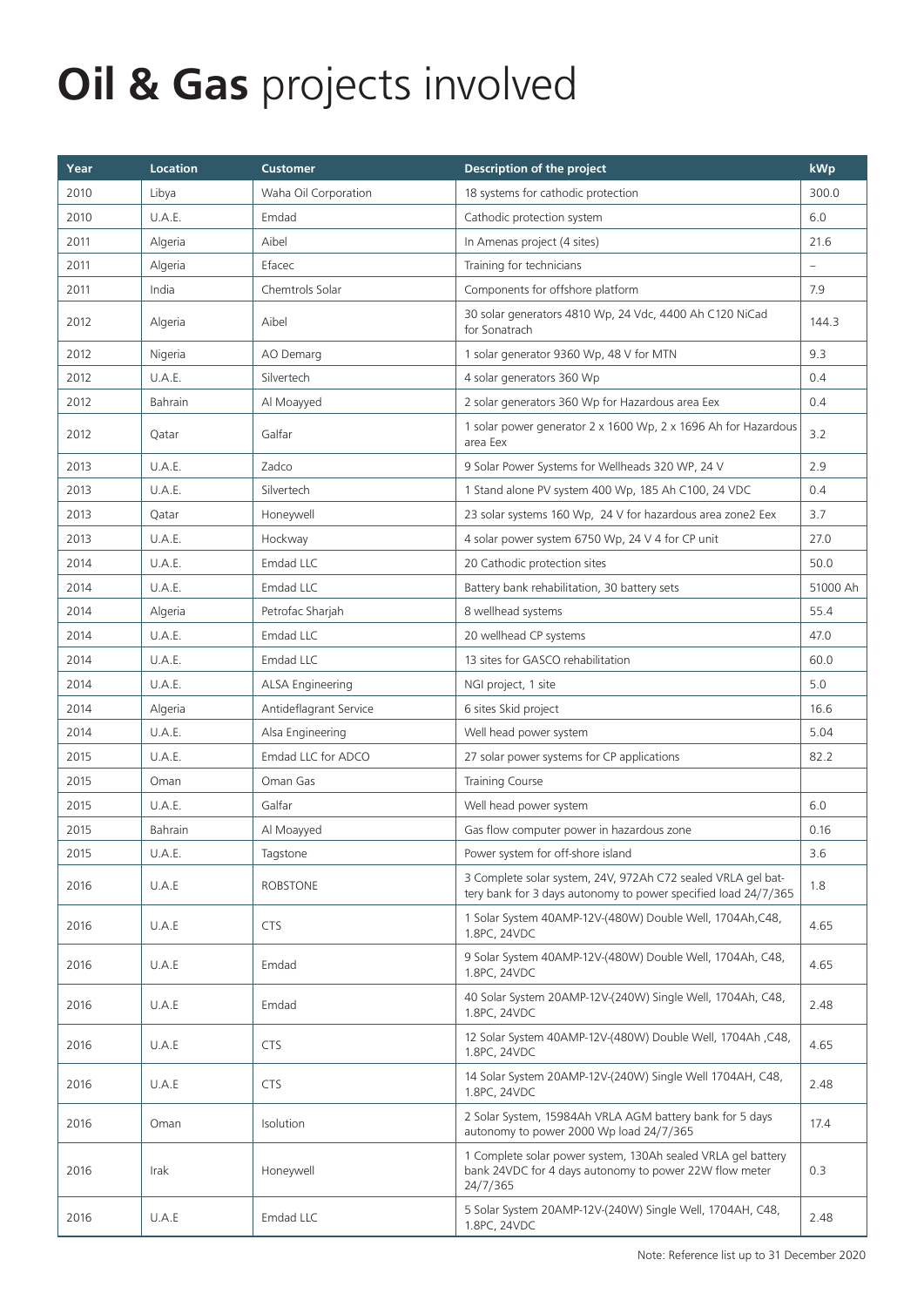| Year | <b>Location</b> | <b>Customer</b>            | <b>Description of the project</b>                                                                                                                                                                                               | kWp            |
|------|-----------------|----------------------------|---------------------------------------------------------------------------------------------------------------------------------------------------------------------------------------------------------------------------------|----------------|
| 2016 | Oman            | <b>Isoutions</b>           | 2 sites for instrumentation on BP Jacobs Sites                                                                                                                                                                                  | 18             |
| 2017 | Algerie         | <b>SCET Energies</b>       | 4 sites for well head SONATRACH                                                                                                                                                                                                 | 8              |
| 2017 | Fortune         | <b>FORTUNE Engineering</b> | 57 solar system for ADNOC On Shore-Project                                                                                                                                                                                      | 910            |
| 2017 | Kazaksthan      | Honeywell                  | Flow meter system                                                                                                                                                                                                               | 0.4            |
| 2017 | Bahrein         | JGC Corporation            | Instrumentation for 2 sites for Bahrein National Gas Expansion<br>Company                                                                                                                                                       | $\overline{4}$ |
| 2017 | Abu Dhabi       | Emdad LLC                  | 97 single Wells and 10 dual wells sites for CP Well Head ADNOC<br>On Shore Project                                                                                                                                              | 322            |
| 2017 | Abu Dhabi       | <b>CTS</b>                 | 37 single Wells for CP Well Head ADNOC On Shore Project                                                                                                                                                                         | 100            |
| 2018 | Algeria         | Smarton                    | RGZ 2/3 project 7 Complete solar power system 7200Wp,<br>1065Ah NiCad battery bank 48VDC for 5 days autonomy                                                                                                                    | 50,4           |
| 2018 | Algeria         | <b>SCET</b>                | GR 5 Project 10 solar power system 1500 to 2400Wp, 553 to 907<br>Ah Nicad battery bank 24VDC To power Postes de Sectionnement<br>24/7/365                                                                                       | 20             |
| 2018 | Algeria         | <b>ENIE</b>                | GR 6 project 6 solar power system 3600Wp, 1224Ah NiCd<br>battery bank 24VDC 460,5 W Poste de Sectionnement 24/7/365<br>and one solar system 5400 Wp, 1428 AH 24 VDC NiCad Battery<br>Bank to power 448W for Cathodic Protection | 27             |
| 2018 | Algeria         | Milton Roy Europe          | 21 Complete solar power system 2700Wp, 850Ah sealed VRLA<br>gel battery bank 24VDC for 4 days autonomy to power 106 W<br>Corrosion inhibitor pump 24/7/365                                                                      | 56,7           |
| 2018 | Algeria         | Milton Roy Europe          | 40 Complete solar power system 1240Wp, 400Ah sealed VRLA<br>gel battery bank 24VDC for 4 days autonomy to power 106 W<br>Corrosion inhibitor pump 24/7/365                                                                      | 49,6           |
| 2018 | <b>UAE</b>      | <b>CTS</b>                 | 2 double well (480W) 4650WP,1704AH,C48, 24VDC + 14 single<br>well solar CP systems (240W) 2480WP,833AH,C48, 24VDC, VRLA<br>battery banks 2 day autonomy                                                                         | 44             |
| 2018 | Algeria         | Smarton                    | RGZ 2/3 project 7 Complete solar power system 7200Wp,<br>1065Ah NiCad battery bank 48VDC for 5 days autonomy                                                                                                                    |                |
| 2019 | <b>UAE</b>      | <b>CTS</b>                 | 2 dual well (480W) 4650WP,1704AH,C48, 24VDC + 28 single<br>well solar CP systems (240W) 2480WP,833AH,C48, 24VDC VRLA<br>battery banks 2 day autonomy                                                                            | 79,36          |
| 2019 | <b>UAE</b>      | Emdad                      | 4 dual well (480W) 4650WP,1704AH,C48, 24VDC + 39 single<br>well solar CP systems (240W) 2480WP,833AH,C48, 24VDC VRLA<br>battery banks 2 day autonomy                                                                            | 116,56         |
| 2019 | Oman            | Intertec/Saipem            | Solar power system for Passive Cooled Shelter. 21960 Wp, 24VDC<br>30096Ah sealed VRLA deep cycle battery bank for 5 day auto-<br>nomy to power 3.34kW load. MPPT charge controller                                              | 21,96          |
| 2019 | Algeria         | Petrofac                   | 41 sites for loads ranging from 445W to 1750W. Solar arrays<br>5610Wp to 21780Wp. NiCd battery banks from 3014Ah to<br>11852Ah. 5 day autonomy                                                                                  | 525            |
| 2019 | Algeria         | Yokogawa                   | 46 sites each 650Wp, 24V 373Ah sealed VRLA batteries for 46W<br>load + 1 site 1625Wp, 24V 1123Ah sealed VRLA batteries for<br>125W load. 5 days autonomy                                                                        | 73,2           |
| 2019 | Algeria         | SMARTON                    | Algeria BRN MLE Gas Pipeline, 8 sites: 17160 Wp, 5343Ah C120,<br>48V; 8250Wcp 5232Ah C120, 24V and 11220Wp, 7188Ah C120,<br>24V NiCad Batteries                                                                                 |                |
| 2019 | Algeria         | <b>ENIE</b>                | Retrofit 50 Wells - Energy Management pack for sites each 2080<br>Wp/ 1650Ah OPZs Batteries, 24V                                                                                                                                |                |
| 2019 | Algeria         | <b>KBR</b>                 | Retrofif SAFT SUN+ 1115 [311003071] SAFT NiCd Battery - 150 ea.                                                                                                                                                                 |                |
| 2019 | Algeria         | Steffels KKS               | Southern Fields Development Project- Cathodic Protection Control-<br>lers 10A                                                                                                                                                   |                |
| 2019 | Algeria         | <b>GENAD</b>               | ROB1 Project - 2 sites for Cathodic Protection Controllers 25A -                                                                                                                                                                | 79,36          |
| 2020 | <b>UAE</b>      | <b>CTS</b>                 | CPC - wellhead project IND835 (15s)                                                                                                                                                                                             | 13,5           |
| 2020 | <b>UAE</b>      | <b>CTS</b>                 | CPC - wellhead project IND835 (5s + 3d)                                                                                                                                                                                         | 18,9           |
| 2020 | <b>UAE</b>      | CTS                        | CPC - wellhead project IND835 (11s)                                                                                                                                                                                             | 27,3           |
| 2020 | <b>UAE</b>      | <b>CTS</b>                 | CPC - wellhead project IND909 - 9605                                                                                                                                                                                            | 30,8           |
| 2020 | <b>UAE</b>      | <b>CTS</b>                 | CPC - wellhead project IND870 (11s+1d)                                                                                                                                                                                          | 29,7           |